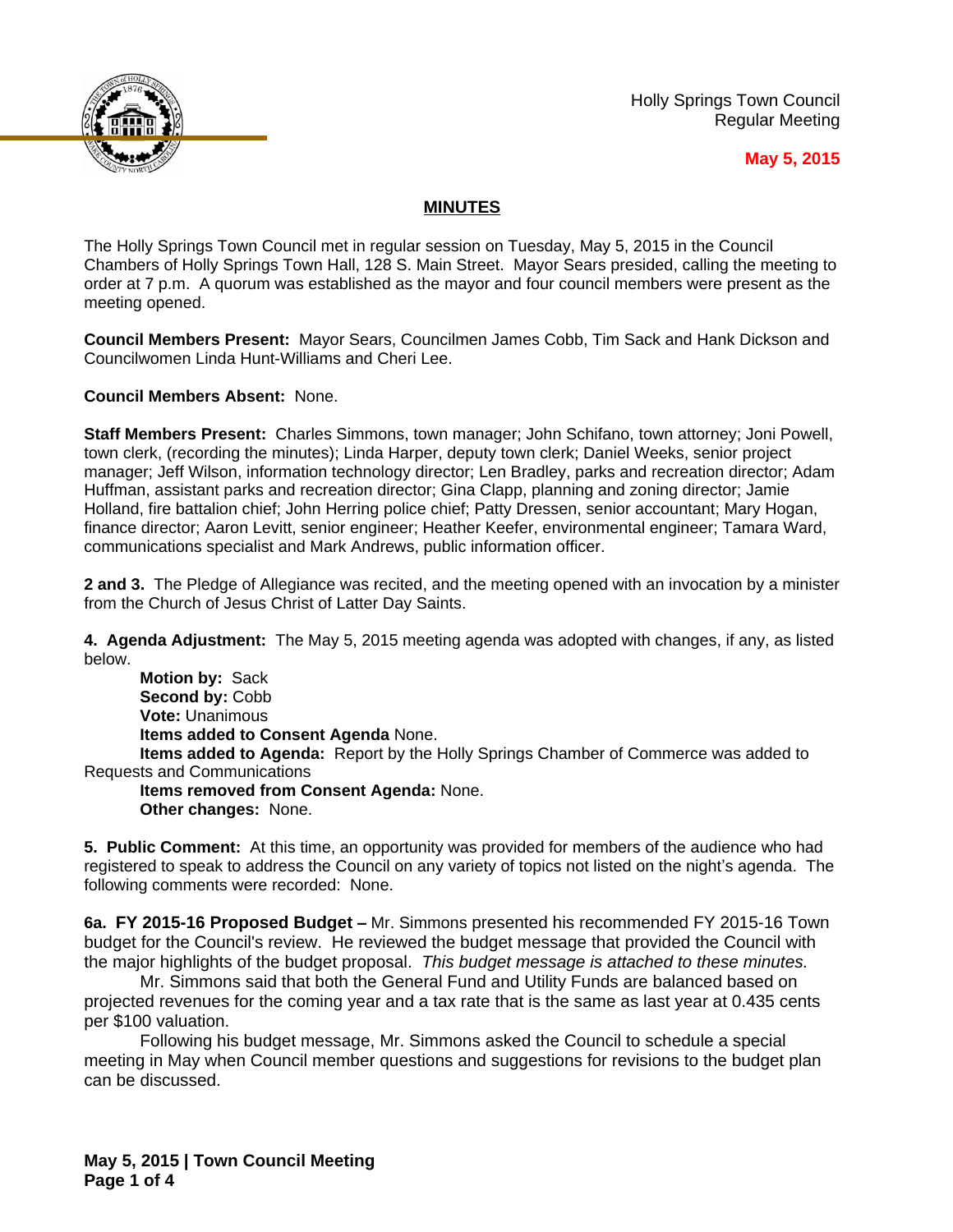**Action:** The Council made a motion to set a special meeting of the Town Council for 5:30 p.m. May 27, 2015 at Holly Springs Cultural Center for the purpose of discussing potential adjustments to the proposed FY 2015-16 budget.

**Motion by:** Sack **Second by:** Cobb **Vote:** Unanimous**.**

**7a. Public Hearing: Ordinance 15-04, NPDES Stormwater Management –** Ms. Keefer said that staff is proposing an amendment to the National Pollutant Discharge Elimination System Phase II post-construction stormwater ordinance to require post-construction stormwater management on new and re-development projects that are one acre of disturbed area or greater. This would be in keeping with State requirements.

With that explanation completed, Mayor Sears opened the public hearing. The following input was recorded: None.

There being no input, the public hearing was closed.

**Action:** The Council approved a motion to adopt ordinance 15-04 amending the National Pollutant Discharge Elimination System Phase II post-construction stormwater ordinance.

**Motion by**: Cobb **Second by**: Williams **Vote:** Unanimous. *A copy of Ordinance 15-04 is attached to these minutes.*

**8. Consent Agenda:** The Council approved a motion to approve all items on the Consent Agenda. The motion carried following a motion by Councilman Sack, a second by Councilman Cobb and a unanimous vote. The following actions were affected:

8a. Minutes – The Council approved minutes of Town Council meeting held April 21, 2015.

8b. 2015 Mowing Agreement Renewal – The Council approved to renew a mowing agreement for state roads in 2015.

8c. Budget Amendment, \$19,376 -- The Council adopted an amendment to the 2014-2015 budget in the amount of \$19,376 to cover the costs of pump maintenance repairs. *A copy of budget amendment is attached to these minutes.*

8d. Contracts Report - The Council received a report of engineering contracts amounting to less than \$15,000 and approved by the town manager, pursuant to policy.

**9a. North Main Athletic Complex Project –** Mr. Weeks said that on Feb. 2, the Wake County Board of Commissioners authorized a funding commitment to the Town in the amount of \$1,000,000 for capital costs related to the construction and development of the North Main Athletic Complex, contingent upon certain mutually agreed upon performance goals. He said these performance goals have now been established to the agreement of both parties.

Wake County Board of Commissioners approved the agreement May 4.

With approval, Mr. Weeks said, the Town will be in a position to request grant funding once construction at NMAC has ended and most of the major project components are operational (soccer fields, tennis courts, multi-sport stadium.) He said the Town will report back to the County on an annual basis and have five years (plus two additional if necessary) to reach specified performance goals. Town staff expects the goals to be met in less than five years.

Mr. Weeks noted that the \$1 million would and is being used to add back into the project some features that were valued engineered out of the project to meet initial available funding. The features that were added back to the project include a second set of bathrooms, street scape along Main Street, an upgraded video scoreboard and a beverage pavilion.

**Action:** The Council approved a motion to enter an agreement with Wake County for \$1 million toward the North Main Athletic Complex project.

**Motion by**: Sack **Second by**: Williams **Vote:** Unanimous.

**May 5, 2015 | Town Council Meeting Page 2 of 4**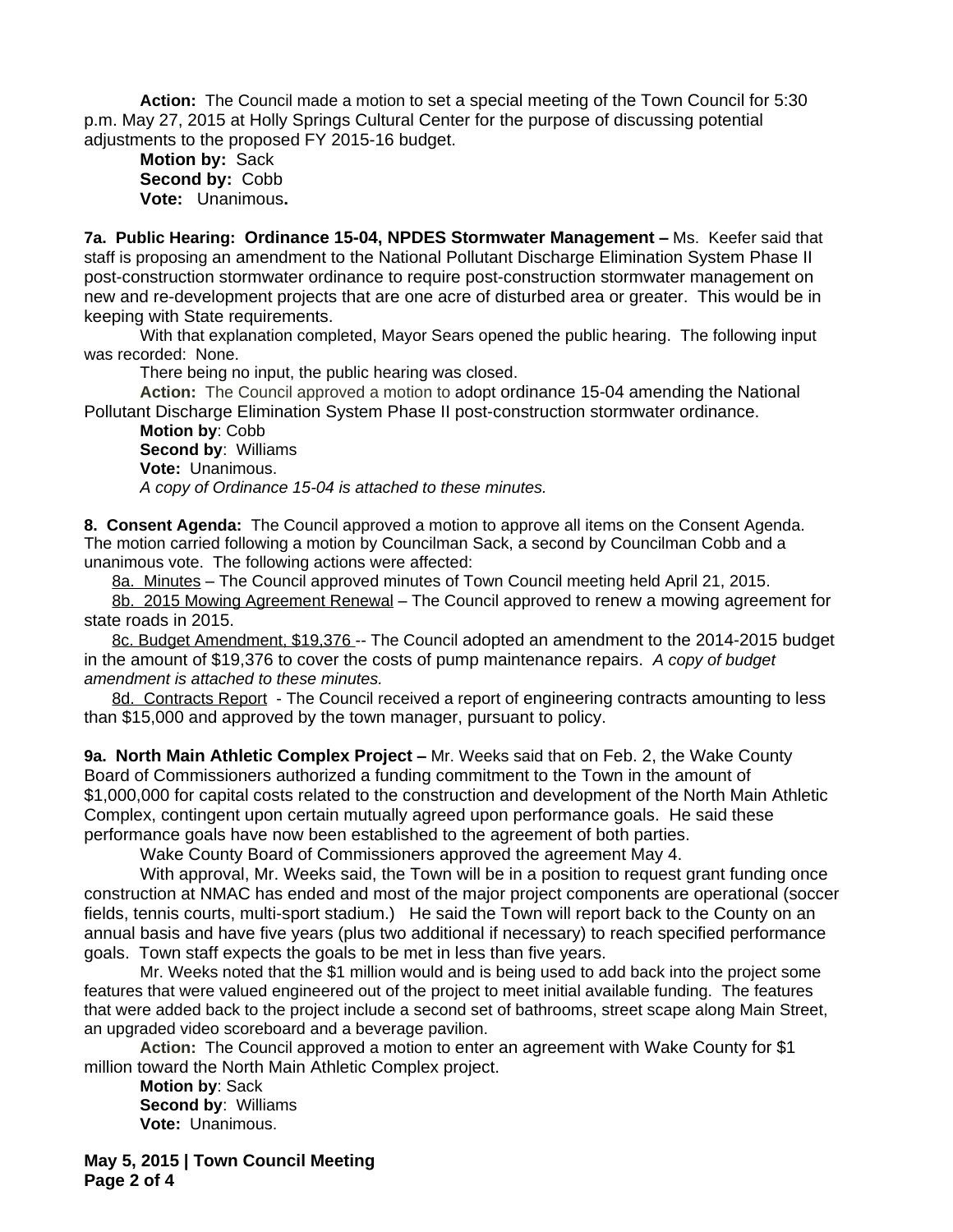**9b. Utley Creek Water Reclamation Facility -** Mr. Byrd said the Town received a National Pollutant Discharge Elimination System (NPDES) permit to discharge up to 8 million gallons of water per day in May 2012. As a condition to be able to use the new permit, the State Division of Water Resources said an outfall line and cascade structure needed to be installed at a location approximately two miles downstream of the current discharge point.

Council and staff recognized, however, that this was an unneeded expense and the quality of Utley Creek depends on the Town's discharge of water into it. Staff therefore took appropriate steps to get permission to keep the discharge on site at the Utley Creek Water Reclamation Facility.

This resulted in successfully securing a Finding of No Significant Impact (FONSI) that determined our current location would have no significant adverse effect on the environment.

The subject contract would start the process of finalizing the needed plant upgrades to be able to use our 6 mgd permit and eventually, through a phased approach based on actual plant flow, our 8 mgd permit.

**Action:** The Council approved a motion to enter contract with Davis, Martin and Powell for engineering services to design and construct Phase 1 upgrades to Utley Creek Water Reclamation Facility for \$195,600 plus 10% contingency.

**Motion by**: Williams **Second by**: Dickson **Vote:** Unanimous.

**10. Other Business:** In Other Business, Mr. Schifano reported that Duke Progress Energy this afternoon provided an easement for the relocation of poles in the Sheetz project, and he asked the Council to consider a motion to authorize the relocation.

At this time, Councilman Dickson asked to be excused from the meeting during this item since he is employed by Duke Progress Energy.

**Action:** The Council approved a motion to recuse Councilman Dickson from the meeting because he is employed by a party in the agenda item.

**Motion by:** Sack **Second by:** Cobb **Vote:** Unanimous.

**Action:** The Council approved a motion to authorize Duke Progress Energy to relocate power lines in the Sheetz project.

**Motion by:** Sack **Second by:** Cobb **Vote:** Unanimous.

**Action:** The Council approved a motion to readmit Councilman Dickson into the meeting. **Motion by:** Cobb **Second by:** Lee **Vote:** Unanimous.

**11. Manager's Report:** None requiring Council action.

**12. Closed Session:** None.

**13. Adjournment:** There being no further business for the evening, the May 5, 2017 Holly Springs Town Council was adjourned.

Respectfully Submitted on Tuesday, May 19, 2015.

**Page 3 of 4** Joui Powell

**Meeting**